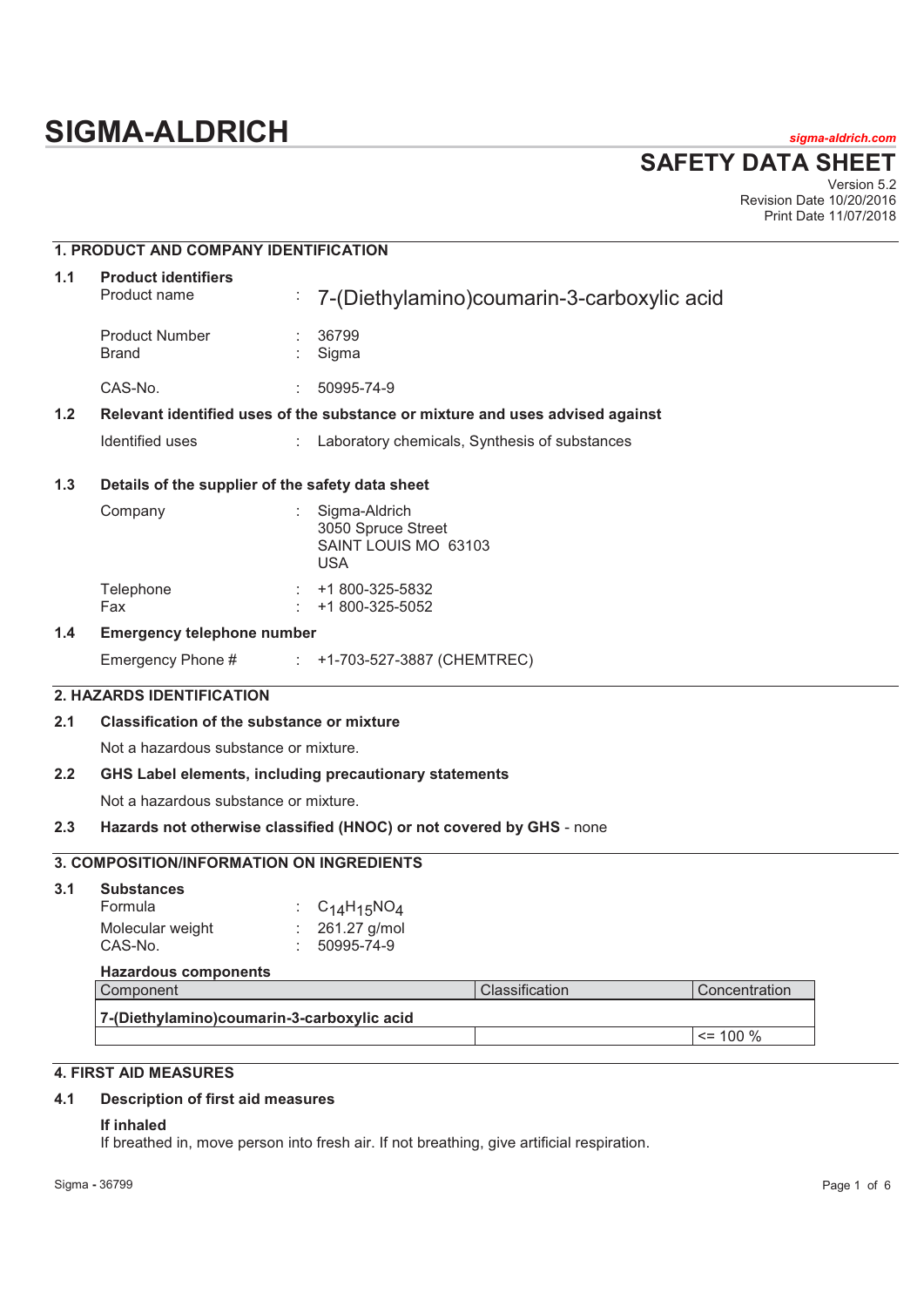**In case of skin contact**  Wash off with soap and plenty of water.

#### **In case of eye contact**

Flush eyes with water as a precaution.

#### **If swallowed**

Never give anything by mouth to an unconscious person. Rinse mouth with water.

# **4.2 Most important symptoms and effects, both acute and delayed**  The most important known symptoms and effects are described in the labelling (see section 2.2) and/or in section 11

**4.3 Indication of any immediate medical attention and special treatment needed**  No data available

# **5. FIREFIGHTING MEASURES**

**5.1 Extinguishing media** 

**Suitable extinguishing media**  Use water spray, alcohol-resistant foam, dry chemical or carbon dioxide.

- **5.2 Special hazards arising from the substance or mixture**  No data available
- **5.3 Advice for firefighters**  Wear self-contained breathing apparatus for firefighting if necessary.
- **5.4 Further information**  No data available

# **6. ACCIDENTAL RELEASE MEASURES**

- **6.1 Personal precautions, protective equipment and emergency procedures**  Avoid dust formation. Avoid breathing vapours, mist or gas. For personal protection see section 8.
- **6.2 Environmental precautions**  Do not let product enter drains.
- **6.3 Methods and materials for containment and cleaning up**  Sweep up and shovel. Keep in suitable, closed containers for disposal.
- **6.4 Reference to other sections**  For disposal see section 13.

# **7. HANDLING AND STORAGE**

#### **7.1 Precautions for safe handling**  Provide appropriate exhaust ventilation at places where dust is formed.Normal measures for preventive fire protection. For precautions see section 2.2.

**7.2 Conditions for safe storage, including any incompatibilities**  Keep container tightly closed in a dry and well-ventilated place.

Light sensitive. Store under inert gas. Handle under inert gas. Protect from moisture.

#### **7.3 Specific end use(s)**  Apart from the uses mentioned in section 1.2 no other specific uses are stipulated

# **8. EXPOSURE CONTROLS/PERSONAL PROTECTION**

# **8.1 Control parameters**

# **Components with workplace control parameters**

Contains no substances with occupational exposure limit values.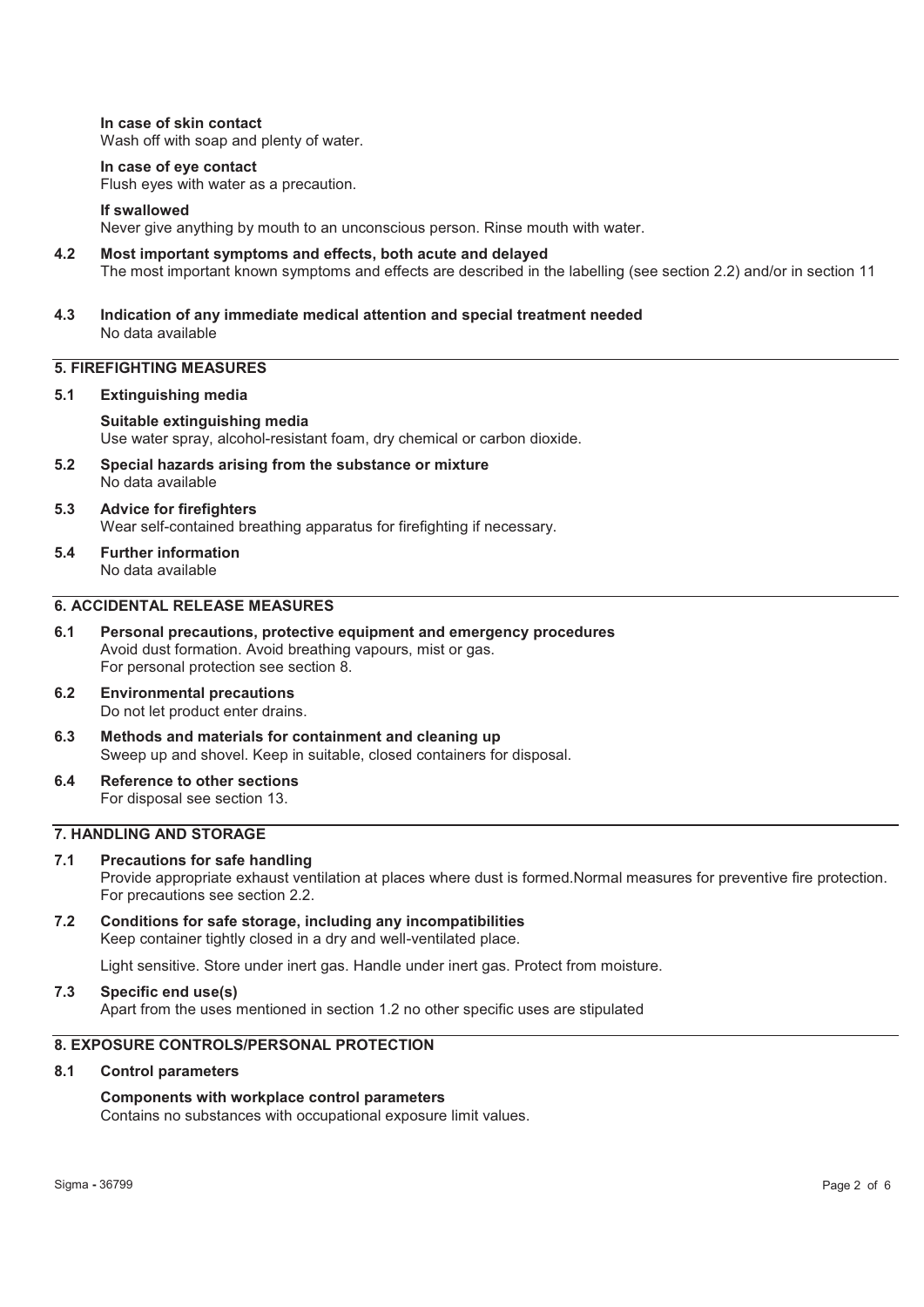#### **8.2 Exposure controls**

### **Appropriate engineering controls**

General industrial hygiene practice.

#### **Personal protective equipment**

#### **Eye/face protection**

Use equipment for eye protection tested and approved under appropriate government standards such as NIOSH (US) or EN 166(EU).

#### **Skin protection**

Handle with gloves. Gloves must be inspected prior to use. Use proper glove removal technique (without touching glove's outer surface) to avoid skin contact with this product. Dispose of contaminated gloves after use in accordance with applicable laws and good laboratory practices. Wash and dry hands.

#### **Body Protection**

Choose body protection in relation to its type, to the concentration and amount of dangerous substances, and to the specific work-place., The type of protective equipment must be selected according to the concentration and amount of the dangerous substance at the specific workplace.

#### **Respiratory protection**

Respiratory protection is not required. Where protection from nuisance levels of dusts are desired, use type N95 (US) or type P1 (EN 143) dust masks. Use respirators and components tested and approved under appropriate government standards such as NIOSH (US) or CEN (EU).

# **Control of environmental exposure**

Do not let product enter drains.

# **9. PHYSICAL AND CHEMICAL PROPERTIES**

#### **9.1 Information on basic physical and chemical properties**

| a)      | Appearance                                         | Form: solid                                      |
|---------|----------------------------------------------------|--------------------------------------------------|
| b)      | Odour                                              | No data available                                |
| c)      | Odour Threshold                                    | No data available                                |
| d)      | рH                                                 | No data available                                |
| e)      | Melting point/freezing<br>point                    | Melting point/range: 222 - 224 °C (432 - 435 °F) |
| f)      | Initial boiling point and<br>boiling range         | No data available                                |
| g)      | Flash point                                        | No data available                                |
| h)      | Evaporation rate                                   | No data available                                |
| i)      | Flammability (solid, gas) No data available        |                                                  |
| j)      | Upper/lower<br>flammability or<br>explosive limits | No data available                                |
| k)      | Vapour pressure                                    | No data available                                |
| $\vert$ | Vapour density                                     | No data available                                |
| m)      | Relative density                                   | No data available                                |
| n)      | Water solubility                                   | No data available                                |
| O)      | Partition coefficient: n-<br>octanol/water         | No data available                                |
| p)      | Auto-ignition<br>temperature                       | No data available                                |
| q)      | Decomposition<br>temperature                       | No data available                                |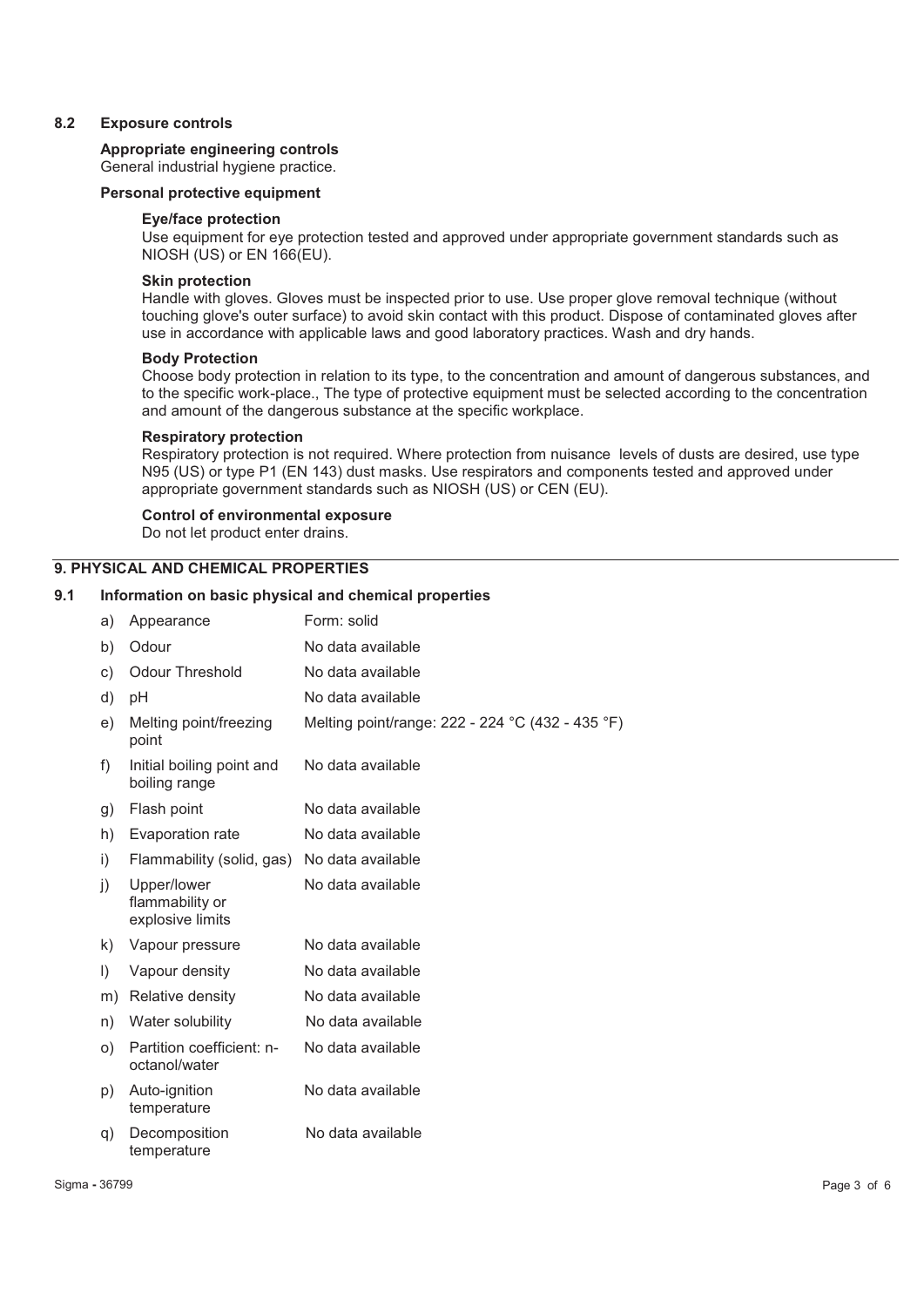- r) Viscosity No data available
- s) Explosive properties No data available
- t) Oxidizing properties No data available

#### **9.2 Other safety information**  No data available

#### **10. STABILITY AND REACTIVITY**

#### **10.1 Reactivity**

No data available

- **10.2 Chemical stability**  Stable under recommended storage conditions.
- **10.3 Possibility of hazardous reactions**  No data available
- **10.4 Conditions to avoid**  No data available
- **10.5 Incompatible materials**  Strong oxidizing agents

#### **10.6 Hazardous decomposition products**  Hazardous decomposition products formed under fire conditions. - Carbon oxides, Nitrogen oxides (NOx) Other decomposition products - No data available In the event of fire: see section 5

#### **11. TOXICOLOGICAL INFORMATION**

#### **11.1 Information on toxicological effects**

#### **Acute toxicity**  No data available

Inhalation: No data available

Dermal: No data available

No data available

# **Skin corrosion/irritation**

No data available

#### **Serious eye damage/eye irritation**  No data available

**Respiratory or skin sensitisation** 

No data available

#### **Germ cell mutagenicity**  No data available

#### **Carcinogenicity**

- IARC: No component of this product present at levels greater than or equal to 0.1% is identified as probable, possible or confirmed human carcinogen by IARC.
- ACGIH: No component of this product present at levels greater than or equal to 0.1% is identified as a carcinogen or potential carcinogen by ACGIH.
- NTP: No component of this product present at levels greater than or equal to 0.1% is identified as a known or anticipated carcinogen by NTP.
- OSHA: No component of this product present at levels greater than or equal to 0.1% is identified as a carcinogen or potential carcinogen by OSHA.

#### **Reproductive toxicity**

No data available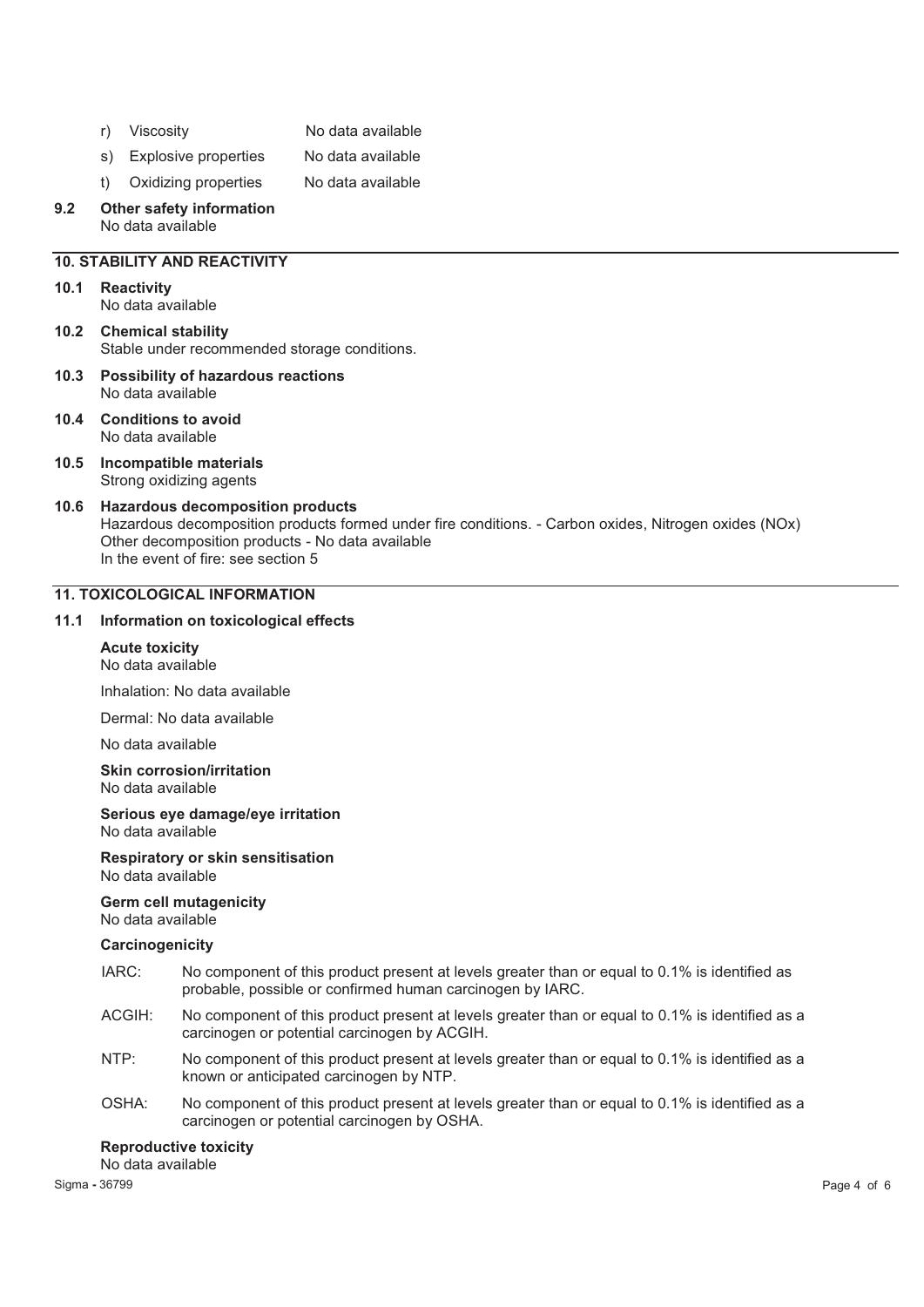#### No data available

**Specific target organ toxicity - single exposure**  No data available

**Specific target organ toxicity - repeated exposure**  No data available

# **Aspiration hazard**

No data available

#### **Additional Information**  RTECS: Not available

# **12. ECOLOGICAL INFORMATION**

#### **12.1 Toxicity**

No data available

- **12.2 Persistence and degradability**  No data available
- **12.3 Bioaccumulative potential**  No data available
- **12.4 Mobility in soil**  No data available

#### **12.5 Results of PBT and vPvB assessment**  PBT/vPvB assessment not available as chemical safety assessment not required/not conducted

#### **12.6 Other adverse effects**

No data available

#### **13. DISPOSAL CONSIDERATIONS**

# **13.1 Waste treatment methods**

# **Product**

Offer surplus and non-recyclable solutions to a licensed disposal company.

#### **Contaminated packaging** Dispose of as unused product.

**14. TRANSPORT INFORMATION** 

# **DOT (US)**

Not dangerous goods

# **IMDG**

Not dangerous goods

# **IATA**

Not dangerous goods

# **15. REGULATORY INFORMATION**

#### **SARA 302 Components**

No chemicals in this material are subject to the reporting requirements of SARA Title III, Section 302.

#### **SARA 313 Components**

This material does not contain any chemical components with known CAS numbers that exceed the threshold (De Minimis) reporting levels established by SARA Title III, Section 313.

# **SARA 311/312 Hazards**

No SARA Hazards

#### **Massachusetts Right To Know Components**

Sigma **-** 36799 Page 5 of 6